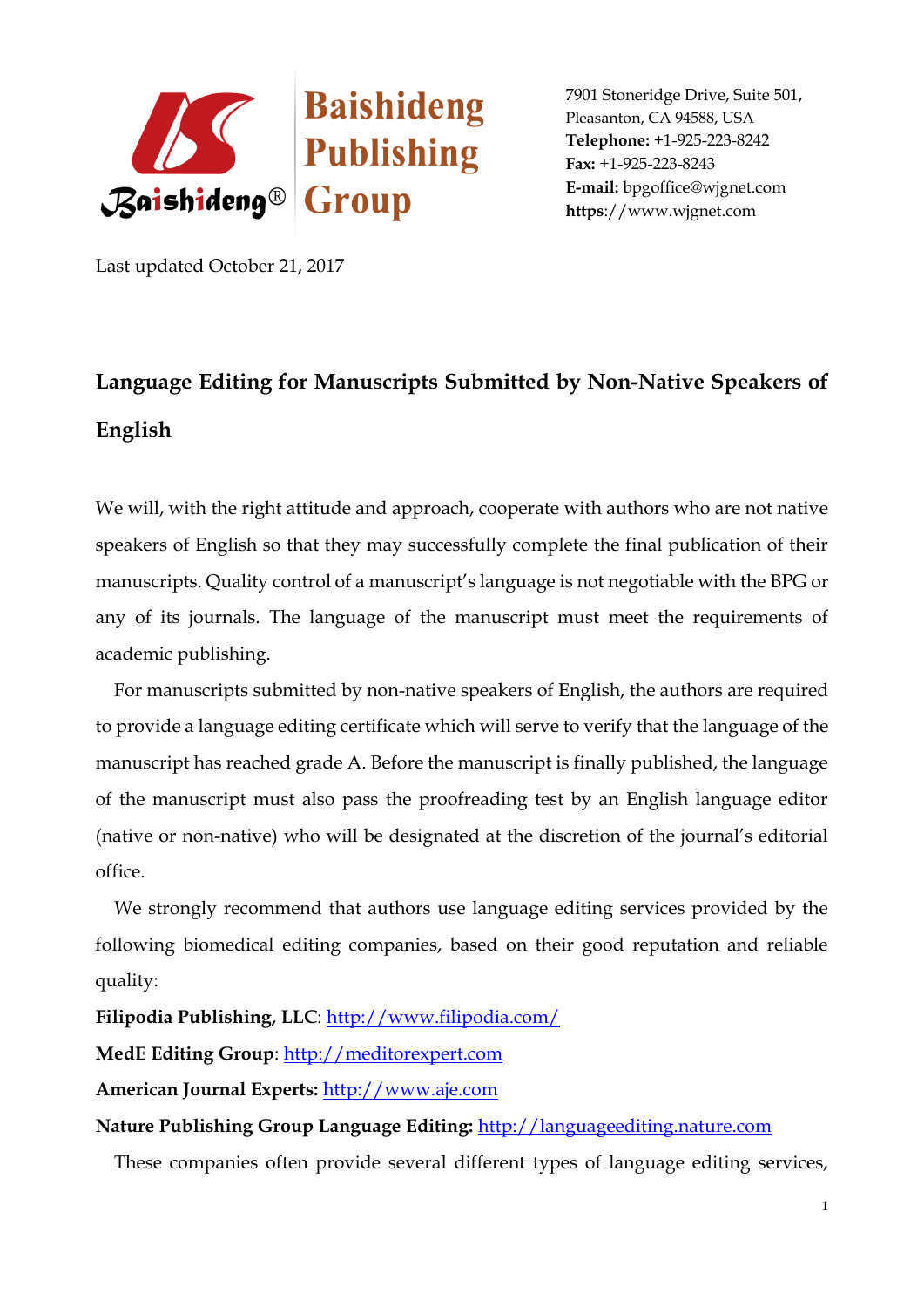

7901 Stoneridge Drive, Suite 501, Pleasanton, CA 94588, USA **Telephone:** +1-925-223-8242 **Fax:** +1-925-223-8243 **E-mail:** [bpgoffice@wjgnet.com](mailto:bpgoffice@wjgnet.com)  **https**://www.wjgnet.com

typically including proofreading, standard editing, extensive editing and rewriting. We strongly recommend that authors use the extensive editing service so as to completely address the language problems of the manuscript. For example, extensive editing will involve editing the manuscript for proper grammar and spelling and the correct usage of articles, prepositions, conjunctions, abbreviations, punctuation, italic font of Latin words, biomedical terms, tenses, active voice and passive voice, and sentence structure, as well as checking of the academic rules and norms, and for scientific misconduct, details of the materials and methods, manuscript integrity, manuscript title appropriateness, logical organization of the Introduction, Results and Discussion sections, and image features.

 After authors confirm the revisions made during the professional editing process, the companies listed above should provide authors with an official manuscript language editing certificate, through which the company guarantees that the language of the manuscript has reached grade A.

## **About the BPG**

The Baishideng Publishing Group (BPG), founded on January 15, 1993, is a professional publisher of medical journals that is dedicated to discovering and disseminating knowledge under the precondition of complying with the publishing ethics.

BPG is committed to supporting CrossRef, the Association of Learned and Professional Society Publishers (ALPSP), and the International Association of Scientific, Technical & Medical Publishers (STM), and is a member of all these associations.

BPG currently publishes 43 clinical medical journals, covering a wide range of topics, including internal medicine, pediatrics, neurology, psychiatry, dermatology, medical imaging, clinical laboratory diagnostics, surgery, obstetrics and gynecology, ophthalmology, otorhinolaryngology, oncology, sports medicine, anesthesiology, and